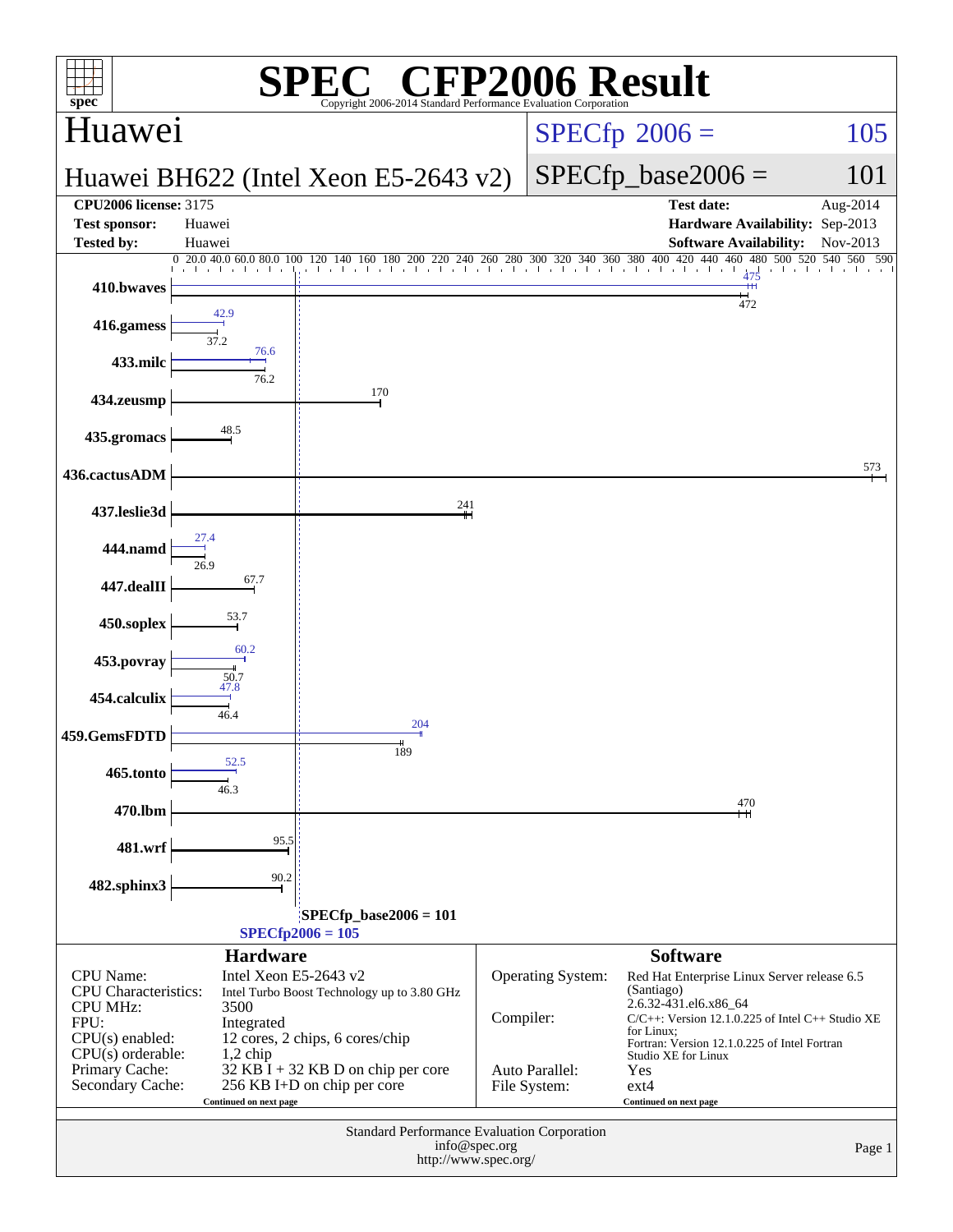

#### Huawei

## $SPECfp2006 = 105$  $SPECfp2006 = 105$

Huawei BH622 (Intel Xeon E5-2643 v2)

#### $SPECfp\_base2006 = 101$

**[CPU2006 license:](http://www.spec.org/auto/cpu2006/Docs/result-fields.html#CPU2006license)** 3175 **[Test date:](http://www.spec.org/auto/cpu2006/Docs/result-fields.html#Testdate)** Aug-2014 **[Test sponsor:](http://www.spec.org/auto/cpu2006/Docs/result-fields.html#Testsponsor)** Huawei **[Hardware Availability:](http://www.spec.org/auto/cpu2006/Docs/result-fields.html#HardwareAvailability)** Sep-2013 **[Tested by:](http://www.spec.org/auto/cpu2006/Docs/result-fields.html#Testedby)** Huawei **[Software Availability:](http://www.spec.org/auto/cpu2006/Docs/result-fields.html#SoftwareAvailability)** Nov-2013 [L3 Cache:](http://www.spec.org/auto/cpu2006/Docs/result-fields.html#L3Cache) 25 MB I+D on chip per chip<br>Other Cache: None [Other Cache:](http://www.spec.org/auto/cpu2006/Docs/result-fields.html#OtherCache) [Memory:](http://www.spec.org/auto/cpu2006/Docs/result-fields.html#Memory) 256 GB (16 x 16 GB 2Rx4 PC3-14900R-13, ECC) [Disk Subsystem:](http://www.spec.org/auto/cpu2006/Docs/result-fields.html#DiskSubsystem) 1 X 300 GB SAS 10000 RPM [Other Hardware:](http://www.spec.org/auto/cpu2006/Docs/result-fields.html#OtherHardware) None [System State:](http://www.spec.org/auto/cpu2006/Docs/result-fields.html#SystemState) Run level 3 (multi-user)<br>Base Pointers: 64-bit [Base Pointers:](http://www.spec.org/auto/cpu2006/Docs/result-fields.html#BasePointers) [Peak Pointers:](http://www.spec.org/auto/cpu2006/Docs/result-fields.html#PeakPointers) 32/64-bit [Other Software:](http://www.spec.org/auto/cpu2006/Docs/result-fields.html#OtherSoftware) None

| <b>Results Table</b>   |                                                                                                          |              |                |       |                |       |                |              |                |              |                |              |
|------------------------|----------------------------------------------------------------------------------------------------------|--------------|----------------|-------|----------------|-------|----------------|--------------|----------------|--------------|----------------|--------------|
|                        | <b>Base</b>                                                                                              |              |                |       |                |       | <b>Peak</b>    |              |                |              |                |              |
| <b>Benchmark</b>       | <b>Seconds</b>                                                                                           | <b>Ratio</b> | <b>Seconds</b> | Ratio | <b>Seconds</b> | Ratio | <b>Seconds</b> | <b>Ratio</b> | <b>Seconds</b> | <b>Ratio</b> | <b>Seconds</b> | <b>Ratio</b> |
| 410.bwayes             | 29.2                                                                                                     | 465          | 28.8           | 472   | 28.8           | 472   | 28.4           | 478          | 28.6           | 475          | 28.8           | 472          |
| 416.gamess             | 526                                                                                                      | 37.2         | 526            | 37.2  | 526            | 37.2  | 456            | 42.9         | 457            | 42.9         | 457            | 42.9         |
| $433$ .milc            | 120                                                                                                      | 76.2         | 120            | 76.2  | 121            | 76.2  | 120            | 76.6         | 144            | 63.9         | 120            | 76.6         |
| $434$ . zeusmp         | 53.2                                                                                                     | 171          | 53.4           | 170   | 53.4           | 170   | 53.2           | 171          | 53.4           | 170          | 53.4           | 170          |
| $435.$ gromacs         | 147                                                                                                      | 48.5         | 147            | 48.5  | 147            | 48.5  | 147            | 48.5         | 147            | 48.5         | 147            | 48.5         |
| 436.cactusADM          | 20.8                                                                                                     | 573          | 20.8           | 573   | 20.4           | 584   | 20.8           | 573          | 20.8           | 573          | 20.4           | 584          |
| 437.leslie3d           | 38.2                                                                                                     | 246          | 39.0           | 241   | 39.2           | 240   | 38.2           | 246          | 39.0           | 241          | 39.2           | 240          |
| 444.namd               | 298                                                                                                      | 26.9         | 298            | 26.9  | 298            | 26.9  | 293            | 27.4         | 293            | 27.4         | 293            | 27.4         |
| $ 447 \text{.}$ dealII | 169                                                                                                      | 67.5         | 169            | 67.7  | 169            | 67.7  | 169            | 67.5         | 169            | 67.7         | 169            | 67.7         |
| $450$ .soplex          | 155                                                                                                      | 53.7         | 155            | 53.7  | 155            | 53.8  | 155            | 53.7         | 155            | 53.7         | 155            | 53.8         |
| $453$ .povray          | 105                                                                                                      | 50.7         | 105            | 50.7  | 103            | 51.7  | 88.2           | 60.3         | 88.3           | 60.2         | 89.1           | 59.7         |
| $ 454$ .calculix       | 178                                                                                                      | 46.4         | 178            | 46.4  | 178            | 46.3  | 173            | 47.8         | <u>173</u>     | 47.8         | 173            | 47.7         |
| 459.GemsFDTD           | 56.0                                                                                                     | 189          | 56.6           | 187   | 56.0           | 189   | 52.1           | 204          | 51.9           | 204          | 52.1           | 204          |
| $465$ .tonto           | 213                                                                                                      | 46.3         | 213            | 46.3  | 214            | 45.9  | 188            | 52.4         | 187            | 52.7         | 187            | 52.5         |
| 470.1bm                | 29.6                                                                                                     | 464          | 29.2           | 470   | 29.0           | 474   | 29.6           | 464          | 29.2           | 470          | 29.0           | 474          |
| $481$ .wrf             | 118                                                                                                      | 94.8         | 117            | 95.8  | 117            | 95.5  | 118            | 94.8         | 117            | 95.8         | 117            | 95.5         |
| $482$ .sphinx $3$      | 217                                                                                                      | 90.0         | 216            | 90.2  | 215            | 90.5  | 217            | 90.0         | 216            | 90.2         | 215            | 90.5         |
|                        | Results appear in the order in which they were run. Bold underlined text indicates a median measurement. |              |                |       |                |       |                |              |                |              |                |              |

#### **[Operating System Notes](http://www.spec.org/auto/cpu2006/Docs/result-fields.html#OperatingSystemNotes)**

Stack size set to unlimited using "ulimit -s unlimited"

#### **[Platform Notes](http://www.spec.org/auto/cpu2006/Docs/result-fields.html#PlatformNotes)**

 BIOS configuration: Set Power Efficiency Mode to Custom Set Hyper-Threading to Disabled Baseboard Management Controller used to adjust the fan speed to 100% Sysinfo program /spec/config/sysinfo.rev6800 \$Rev: 6800 \$ \$Date:: 2011-10-11 #\$ 6f2ebdff5032aaa42e583f96b07f99d3 running on RHEL Sun Aug 10 09:22:10 2014

 This section contains SUT (System Under Test) info as seen by some common utilities. To remove or add to this section, see: Continued on next page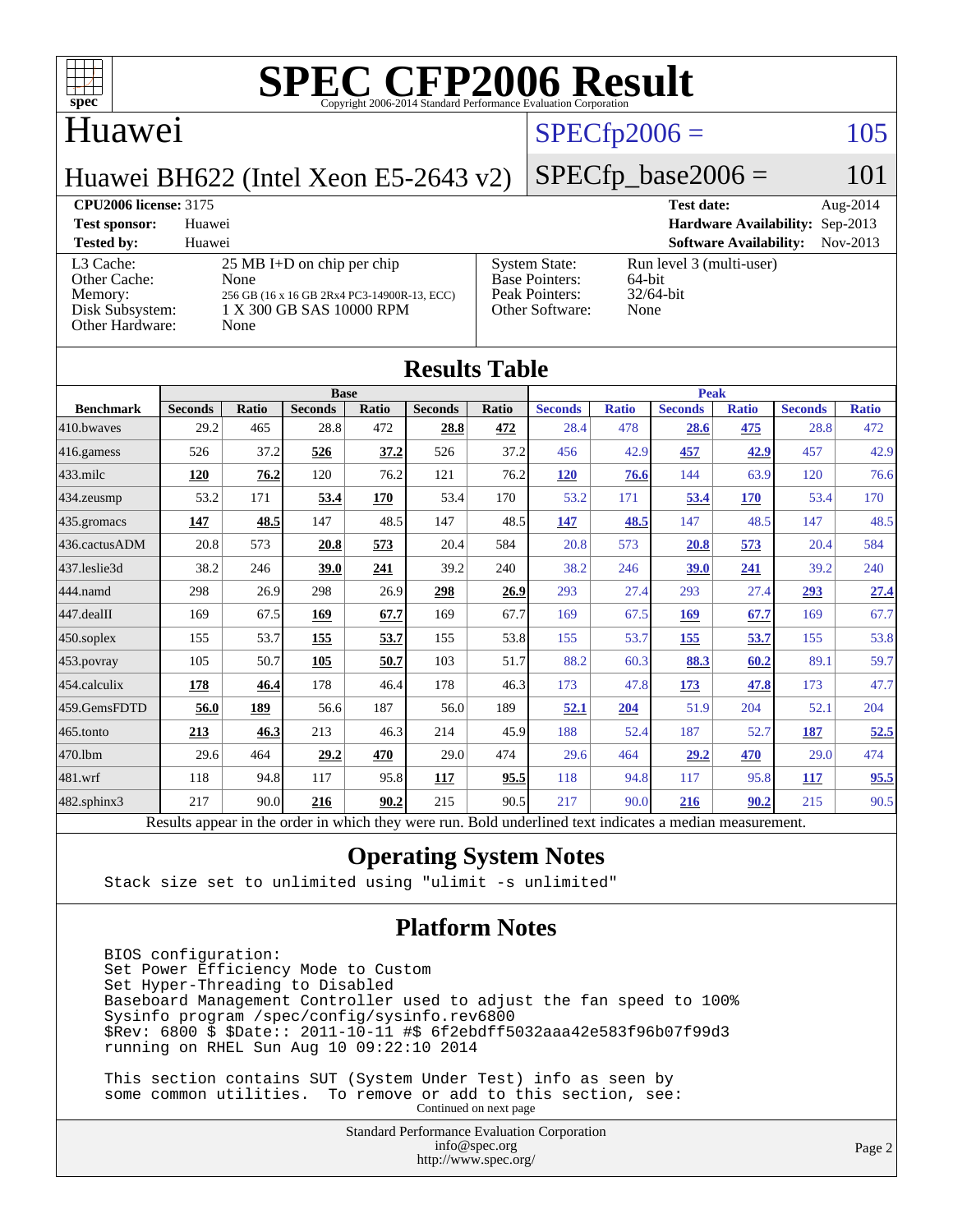

#### Huawei

 $SPECTp2006 = 105$ 

Huawei BH622 (Intel Xeon E5-2643 v2)  $SPECTp\_base2006 = 101$ 

**[Tested by:](http://www.spec.org/auto/cpu2006/Docs/result-fields.html#Testedby)** Huawei **[Software Availability:](http://www.spec.org/auto/cpu2006/Docs/result-fields.html#SoftwareAvailability)** Nov-2013

**[CPU2006 license:](http://www.spec.org/auto/cpu2006/Docs/result-fields.html#CPU2006license)** 3175 **[Test date:](http://www.spec.org/auto/cpu2006/Docs/result-fields.html#Testdate)** Aug-2014 **[Test sponsor:](http://www.spec.org/auto/cpu2006/Docs/result-fields.html#Testsponsor)** Huawei **[Hardware Availability:](http://www.spec.org/auto/cpu2006/Docs/result-fields.html#HardwareAvailability)** Sep-2013

#### **[Platform Notes \(Continued\)](http://www.spec.org/auto/cpu2006/Docs/result-fields.html#PlatformNotes)**

 <http://www.spec.org/cpu2006/Docs/config.html#sysinfo> From /proc/cpuinfo model name : Intel(R) Xeon(R) CPU E5-2643 v2 @ 3.50GHz 2 "physical id"s (chips) 12 "processors" cores, siblings (Caution: counting these is hw and system dependent. The following excerpts from /proc/cpuinfo might not be reliable. Use with

 caution.) cpu cores : 6<br>siblings : 6 siblings physical 0: cores 2 3 4 8 9 10 physical 1: cores 2 3 4 8 9 10 cache size : 25600 KB From /proc/meminfo<br>MemTotal: 264478184 kB HugePages\_Total: 0<br>Hugepagesize: 2048 kB Hugepagesize: /usr/bin/lsb\_release -d Red Hat Enterprise Linux Server release 6.5 (Santiago) From /etc/\*release\* /etc/\*version\* redhat-release: Red Hat Enterprise Linux Server release 6.5 (Santiago) system-release: Red Hat Enterprise Linux Server release 6.5 (Santiago) system-release-cpe: cpe:/o:redhat:enterprise\_linux:6server:ga:server uname -a: Linux RHEL 2.6.32-431.el6.x86\_64 #1 SMP Sun Nov 10 22:19:54 EST 2013 x86\_64 x86\_64 x86\_64 GNU/Linux

run-level 3 Aug 7 20:44

 SPEC is set to: /spec Filesystem Type Size Used-Avail-Use%-Mounted-on-<br>  $\sqrt{2}$  /dev/sda2 ext4 265G 22G 230G 9%-/ /dev/sda2 ext4 265G 22G 230G 9% /

 Additional information from dmidecode: Memory: 2x Hynix HMT42GR7AFR4C-RD 16 GB 1867 MHz 2 rank 8x Samsung M393B2G70DB0-CMA 16 GB 1867 MHz 2 rank 6x Samsung M393B2G70QH0-CMA 16 GB 1867 MHz 2 rank

(End of data from sysinfo program)

#### **[General Notes](http://www.spec.org/auto/cpu2006/Docs/result-fields.html#GeneralNotes)**

Environment variables set by runspec before the start of the run: KMP\_AFFINITY = "granularity=fine,compact,0,1" LD\_LIBRARY\_PATH = "/spec/libs/32:/spec/libs/64" Continued on next page

> Standard Performance Evaluation Corporation [info@spec.org](mailto:info@spec.org) <http://www.spec.org/>

Page 3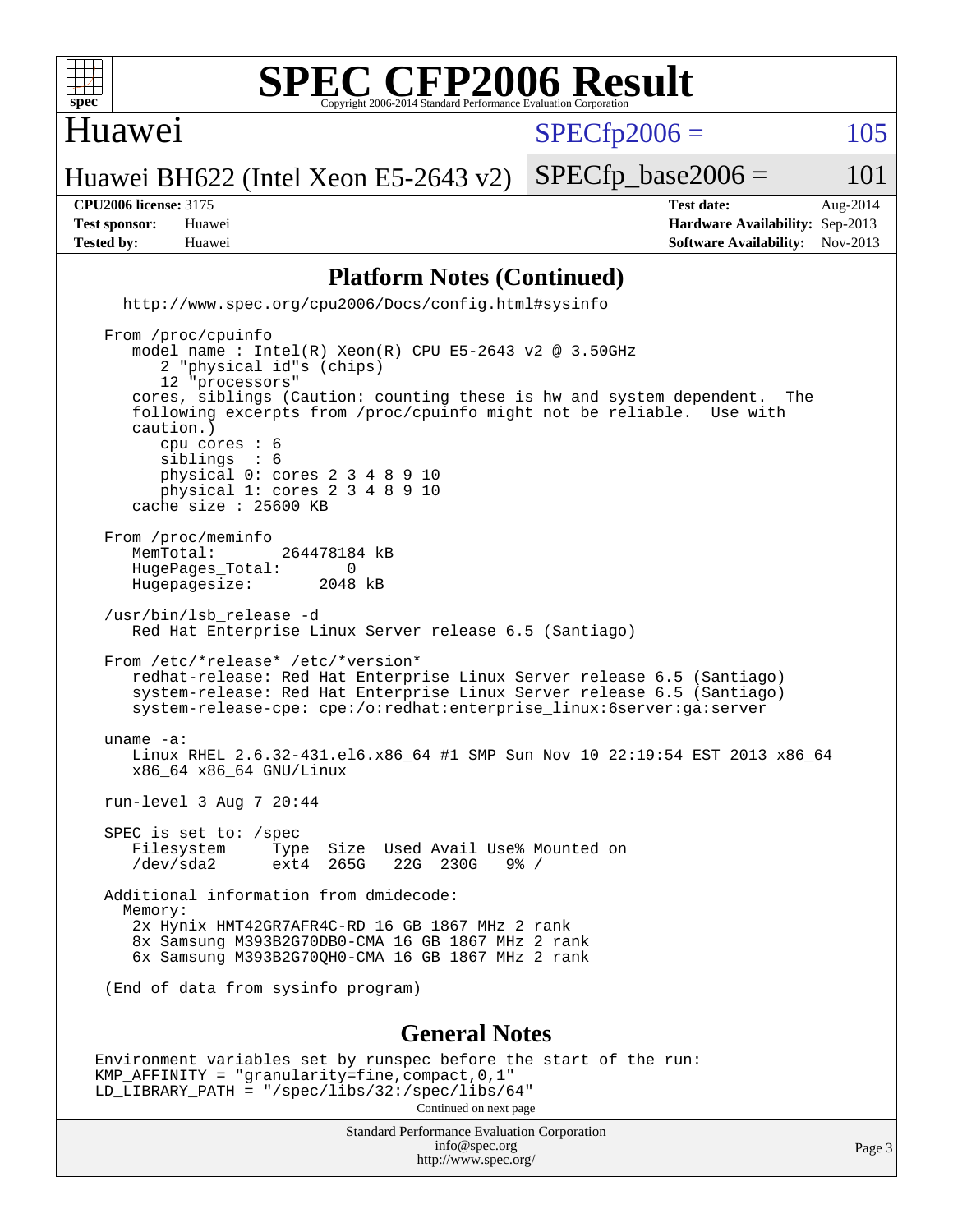

#### Huawei

 $SPECTp2006 = 105$ 

#### Huawei BH622 (Intel Xeon E5-2643 v2)

**[Tested by:](http://www.spec.org/auto/cpu2006/Docs/result-fields.html#Testedby)** Huawei **[Software Availability:](http://www.spec.org/auto/cpu2006/Docs/result-fields.html#SoftwareAvailability)** Nov-2013

**[CPU2006 license:](http://www.spec.org/auto/cpu2006/Docs/result-fields.html#CPU2006license)** 3175 **[Test date:](http://www.spec.org/auto/cpu2006/Docs/result-fields.html#Testdate)** Aug-2014 **[Test sponsor:](http://www.spec.org/auto/cpu2006/Docs/result-fields.html#Testsponsor)** Huawei **[Hardware Availability:](http://www.spec.org/auto/cpu2006/Docs/result-fields.html#HardwareAvailability)** Sep-2013

 $SPECTp\_base2006 = 101$ 

#### **[General Notes \(Continued\)](http://www.spec.org/auto/cpu2006/Docs/result-fields.html#GeneralNotes)**

OMP NUM THREADS = "12"

 Binaries compiled on a system with 2 x Xeon X5645 CPU + 16GB memory using RHEL 6.1 Transparent Huge Pages enabled with: echo always > /sys/kernel/mm/redhat\_transparent\_hugepage/enabled

**[Base Compiler Invocation](http://www.spec.org/auto/cpu2006/Docs/result-fields.html#BaseCompilerInvocation)**

[C benchmarks](http://www.spec.org/auto/cpu2006/Docs/result-fields.html#Cbenchmarks):  $\text{icc}$   $-\text{m64}$ 

[C++ benchmarks:](http://www.spec.org/auto/cpu2006/Docs/result-fields.html#CXXbenchmarks) [icpc -m64](http://www.spec.org/cpu2006/results/res2014q3/cpu2006-20140820-30973.flags.html#user_CXXbase_intel_icpc_64bit_bedb90c1146cab66620883ef4f41a67e)

[Fortran benchmarks](http://www.spec.org/auto/cpu2006/Docs/result-fields.html#Fortranbenchmarks): [ifort -m64](http://www.spec.org/cpu2006/results/res2014q3/cpu2006-20140820-30973.flags.html#user_FCbase_intel_ifort_64bit_ee9d0fb25645d0210d97eb0527dcc06e)

[Benchmarks using both Fortran and C](http://www.spec.org/auto/cpu2006/Docs/result-fields.html#BenchmarksusingbothFortranandC):<br>icc -m64 ifort -m64  $-m64$  ifort  $-m64$ 

### **[Base Portability Flags](http://www.spec.org/auto/cpu2006/Docs/result-fields.html#BasePortabilityFlags)**

| 410.bwaves: -DSPEC CPU LP64                  |                                                                |
|----------------------------------------------|----------------------------------------------------------------|
| 416.gamess: -DSPEC_CPU_LP64                  |                                                                |
| 433.milc: -DSPEC CPU LP64                    |                                                                |
| 434.zeusmp: - DSPEC_CPU_LP64                 |                                                                |
| 435.gromacs: -DSPEC_CPU_LP64 -nofor_main     |                                                                |
| 436.cactusADM: - DSPEC CPU LP64 - nofor main |                                                                |
| 437.leslie3d: -DSPEC CPU LP64                |                                                                |
| 444.namd: - DSPEC CPU LP64                   |                                                                |
| 447.dealII: -DSPEC CPU LP64                  |                                                                |
| 450.soplex: - DSPEC_CPU_LP64                 |                                                                |
| 453.povray: -DSPEC_CPU_LP64                  |                                                                |
| 454.calculix: - DSPEC CPU LP64 - nofor main  |                                                                |
| 459.GemsFDTD: -DSPEC CPU LP64                |                                                                |
| 465.tonto: - DSPEC CPU LP64                  |                                                                |
| 470.1bm: - DSPEC CPU LP64                    |                                                                |
|                                              | 481.wrf: -DSPEC CPU_LP64 -DSPEC_CPU_CASE_FLAG -DSPEC_CPU_LINUX |
| 482.sphinx3: -DSPEC_CPU_LP64                 |                                                                |
|                                              |                                                                |

### **[Base Optimization Flags](http://www.spec.org/auto/cpu2006/Docs/result-fields.html#BaseOptimizationFlags)**

[C benchmarks](http://www.spec.org/auto/cpu2006/Docs/result-fields.html#Cbenchmarks):

[-xAVX](http://www.spec.org/cpu2006/results/res2014q3/cpu2006-20140820-30973.flags.html#user_CCbase_f-xAVX) [-ipo](http://www.spec.org/cpu2006/results/res2014q3/cpu2006-20140820-30973.flags.html#user_CCbase_f-ipo) [-O3](http://www.spec.org/cpu2006/results/res2014q3/cpu2006-20140820-30973.flags.html#user_CCbase_f-O3) [-no-prec-div](http://www.spec.org/cpu2006/results/res2014q3/cpu2006-20140820-30973.flags.html#user_CCbase_f-no-prec-div) [-static](http://www.spec.org/cpu2006/results/res2014q3/cpu2006-20140820-30973.flags.html#user_CCbase_f-static) [-parallel](http://www.spec.org/cpu2006/results/res2014q3/cpu2006-20140820-30973.flags.html#user_CCbase_f-parallel) [-opt-prefetch](http://www.spec.org/cpu2006/results/res2014q3/cpu2006-20140820-30973.flags.html#user_CCbase_f-opt-prefetch) [-ansi-alias](http://www.spec.org/cpu2006/results/res2014q3/cpu2006-20140820-30973.flags.html#user_CCbase_f-ansi-alias)

Continued on next page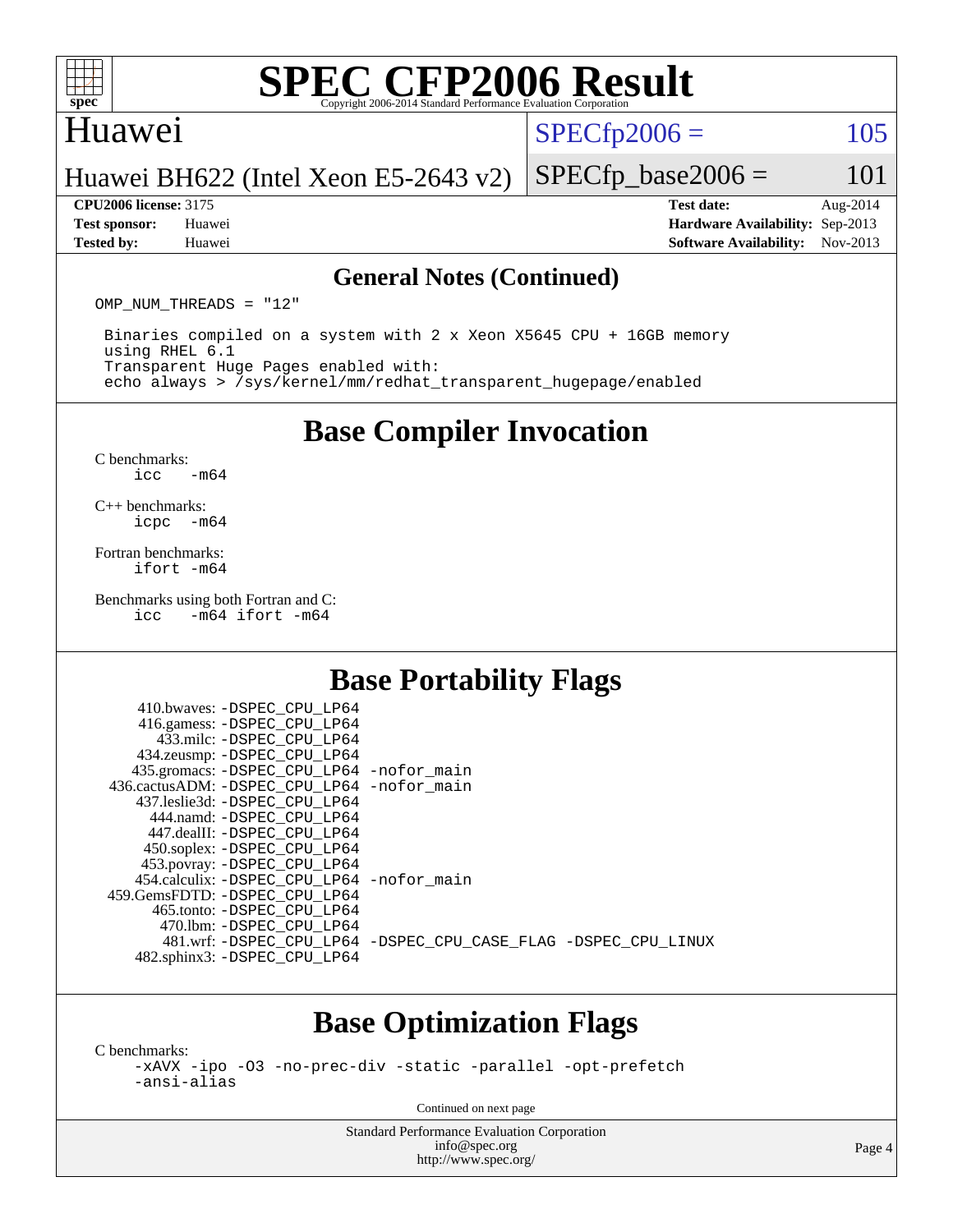

### Huawei

 $SPECTp2006 = 105$ 

Huawei BH622 (Intel Xeon E5-2643 v2)

**[Tested by:](http://www.spec.org/auto/cpu2006/Docs/result-fields.html#Testedby)** Huawei **[Software Availability:](http://www.spec.org/auto/cpu2006/Docs/result-fields.html#SoftwareAvailability)** Nov-2013

**[CPU2006 license:](http://www.spec.org/auto/cpu2006/Docs/result-fields.html#CPU2006license)** 3175 **[Test date:](http://www.spec.org/auto/cpu2006/Docs/result-fields.html#Testdate)** Aug-2014 **[Test sponsor:](http://www.spec.org/auto/cpu2006/Docs/result-fields.html#Testsponsor)** Huawei **[Hardware Availability:](http://www.spec.org/auto/cpu2006/Docs/result-fields.html#HardwareAvailability)** Sep-2013

 $SPECTp\_base2006 = 101$ 

## **[Base Optimization Flags \(Continued\)](http://www.spec.org/auto/cpu2006/Docs/result-fields.html#BaseOptimizationFlags)**

[C++ benchmarks:](http://www.spec.org/auto/cpu2006/Docs/result-fields.html#CXXbenchmarks) [-xAVX](http://www.spec.org/cpu2006/results/res2014q3/cpu2006-20140820-30973.flags.html#user_CXXbase_f-xAVX) [-ipo](http://www.spec.org/cpu2006/results/res2014q3/cpu2006-20140820-30973.flags.html#user_CXXbase_f-ipo) [-O3](http://www.spec.org/cpu2006/results/res2014q3/cpu2006-20140820-30973.flags.html#user_CXXbase_f-O3) [-no-prec-div](http://www.spec.org/cpu2006/results/res2014q3/cpu2006-20140820-30973.flags.html#user_CXXbase_f-no-prec-div) [-static](http://www.spec.org/cpu2006/results/res2014q3/cpu2006-20140820-30973.flags.html#user_CXXbase_f-static) [-opt-prefetch](http://www.spec.org/cpu2006/results/res2014q3/cpu2006-20140820-30973.flags.html#user_CXXbase_f-opt-prefetch) [-ansi-alias](http://www.spec.org/cpu2006/results/res2014q3/cpu2006-20140820-30973.flags.html#user_CXXbase_f-ansi-alias) [Fortran benchmarks](http://www.spec.org/auto/cpu2006/Docs/result-fields.html#Fortranbenchmarks): [-xAVX](http://www.spec.org/cpu2006/results/res2014q3/cpu2006-20140820-30973.flags.html#user_FCbase_f-xAVX) [-ipo](http://www.spec.org/cpu2006/results/res2014q3/cpu2006-20140820-30973.flags.html#user_FCbase_f-ipo) [-O3](http://www.spec.org/cpu2006/results/res2014q3/cpu2006-20140820-30973.flags.html#user_FCbase_f-O3) [-no-prec-div](http://www.spec.org/cpu2006/results/res2014q3/cpu2006-20140820-30973.flags.html#user_FCbase_f-no-prec-div) [-static](http://www.spec.org/cpu2006/results/res2014q3/cpu2006-20140820-30973.flags.html#user_FCbase_f-static) [-parallel](http://www.spec.org/cpu2006/results/res2014q3/cpu2006-20140820-30973.flags.html#user_FCbase_f-parallel) [-opt-prefetch](http://www.spec.org/cpu2006/results/res2014q3/cpu2006-20140820-30973.flags.html#user_FCbase_f-opt-prefetch) [Benchmarks using both Fortran and C](http://www.spec.org/auto/cpu2006/Docs/result-fields.html#BenchmarksusingbothFortranandC):

[-xAVX](http://www.spec.org/cpu2006/results/res2014q3/cpu2006-20140820-30973.flags.html#user_CC_FCbase_f-xAVX) [-ipo](http://www.spec.org/cpu2006/results/res2014q3/cpu2006-20140820-30973.flags.html#user_CC_FCbase_f-ipo) [-O3](http://www.spec.org/cpu2006/results/res2014q3/cpu2006-20140820-30973.flags.html#user_CC_FCbase_f-O3) [-no-prec-div](http://www.spec.org/cpu2006/results/res2014q3/cpu2006-20140820-30973.flags.html#user_CC_FCbase_f-no-prec-div) [-static](http://www.spec.org/cpu2006/results/res2014q3/cpu2006-20140820-30973.flags.html#user_CC_FCbase_f-static) [-parallel](http://www.spec.org/cpu2006/results/res2014q3/cpu2006-20140820-30973.flags.html#user_CC_FCbase_f-parallel) [-opt-prefetch](http://www.spec.org/cpu2006/results/res2014q3/cpu2006-20140820-30973.flags.html#user_CC_FCbase_f-opt-prefetch) [-ansi-alias](http://www.spec.org/cpu2006/results/res2014q3/cpu2006-20140820-30973.flags.html#user_CC_FCbase_f-ansi-alias)

## **[Peak Compiler Invocation](http://www.spec.org/auto/cpu2006/Docs/result-fields.html#PeakCompilerInvocation)**

[C benchmarks](http://www.spec.org/auto/cpu2006/Docs/result-fields.html#Cbenchmarks):  $\frac{1}{2}$ cc  $-\text{m64}$ 

[C++ benchmarks:](http://www.spec.org/auto/cpu2006/Docs/result-fields.html#CXXbenchmarks) [icpc -m64](http://www.spec.org/cpu2006/results/res2014q3/cpu2006-20140820-30973.flags.html#user_CXXpeak_intel_icpc_64bit_bedb90c1146cab66620883ef4f41a67e)

[Fortran benchmarks](http://www.spec.org/auto/cpu2006/Docs/result-fields.html#Fortranbenchmarks): [ifort -m64](http://www.spec.org/cpu2006/results/res2014q3/cpu2006-20140820-30973.flags.html#user_FCpeak_intel_ifort_64bit_ee9d0fb25645d0210d97eb0527dcc06e)

[Benchmarks using both Fortran and C](http://www.spec.org/auto/cpu2006/Docs/result-fields.html#BenchmarksusingbothFortranandC): [icc -m64](http://www.spec.org/cpu2006/results/res2014q3/cpu2006-20140820-30973.flags.html#user_CC_FCpeak_intel_icc_64bit_0b7121f5ab7cfabee23d88897260401c) [ifort -m64](http://www.spec.org/cpu2006/results/res2014q3/cpu2006-20140820-30973.flags.html#user_CC_FCpeak_intel_ifort_64bit_ee9d0fb25645d0210d97eb0527dcc06e)

## **[Peak Portability Flags](http://www.spec.org/auto/cpu2006/Docs/result-fields.html#PeakPortabilityFlags)**

Same as Base Portability Flags

## **[Peak Optimization Flags](http://www.spec.org/auto/cpu2006/Docs/result-fields.html#PeakOptimizationFlags)**

[C benchmarks](http://www.spec.org/auto/cpu2006/Docs/result-fields.html#Cbenchmarks):

 433.milc: [-xAVX](http://www.spec.org/cpu2006/results/res2014q3/cpu2006-20140820-30973.flags.html#user_peakPASS2_CFLAGSPASS2_LDFLAGS433_milc_f-xAVX)(pass 2) [-prof-gen](http://www.spec.org/cpu2006/results/res2014q3/cpu2006-20140820-30973.flags.html#user_peakPASS1_CFLAGSPASS1_LDFLAGS433_milc_prof_gen_e43856698f6ca7b7e442dfd80e94a8fc)(pass 1) [-ipo](http://www.spec.org/cpu2006/results/res2014q3/cpu2006-20140820-30973.flags.html#user_peakPASS2_CFLAGSPASS2_LDFLAGS433_milc_f-ipo)(pass 2) [-O3](http://www.spec.org/cpu2006/results/res2014q3/cpu2006-20140820-30973.flags.html#user_peakPASS2_CFLAGSPASS2_LDFLAGS433_milc_f-O3)(pass 2) [-no-prec-div](http://www.spec.org/cpu2006/results/res2014q3/cpu2006-20140820-30973.flags.html#user_peakPASS2_CFLAGSPASS2_LDFLAGS433_milc_f-no-prec-div)(pass 2) [-prof-use](http://www.spec.org/cpu2006/results/res2014q3/cpu2006-20140820-30973.flags.html#user_peakPASS2_CFLAGSPASS2_LDFLAGS433_milc_prof_use_bccf7792157ff70d64e32fe3e1250b55)(pass 2) [-static](http://www.spec.org/cpu2006/results/res2014q3/cpu2006-20140820-30973.flags.html#user_peakOPTIMIZE433_milc_f-static) [-auto-ilp32](http://www.spec.org/cpu2006/results/res2014q3/cpu2006-20140820-30973.flags.html#user_peakCOPTIMIZE433_milc_f-auto-ilp32) [-ansi-alias](http://www.spec.org/cpu2006/results/res2014q3/cpu2006-20140820-30973.flags.html#user_peakCOPTIMIZE433_milc_f-ansi-alias)

 $470.$ lbm: basepeak = yes

482.sphinx3: basepeak = yes

[C++ benchmarks:](http://www.spec.org/auto/cpu2006/Docs/result-fields.html#CXXbenchmarks)

444.namd:  $-xAVX(pass 2)$  $-xAVX(pass 2)$  [-prof-gen](http://www.spec.org/cpu2006/results/res2014q3/cpu2006-20140820-30973.flags.html#user_peakPASS1_CXXFLAGSPASS1_LDFLAGS444_namd_prof_gen_e43856698f6ca7b7e442dfd80e94a8fc)(pass 1) [-ipo](http://www.spec.org/cpu2006/results/res2014q3/cpu2006-20140820-30973.flags.html#user_peakPASS2_CXXFLAGSPASS2_LDFLAGS444_namd_f-ipo)(pass 2) [-O3](http://www.spec.org/cpu2006/results/res2014q3/cpu2006-20140820-30973.flags.html#user_peakPASS2_CXXFLAGSPASS2_LDFLAGS444_namd_f-O3)(pass 2) [-no-prec-div](http://www.spec.org/cpu2006/results/res2014q3/cpu2006-20140820-30973.flags.html#user_peakPASS2_CXXFLAGSPASS2_LDFLAGS444_namd_f-no-prec-div)(pass 2) [-prof-use](http://www.spec.org/cpu2006/results/res2014q3/cpu2006-20140820-30973.flags.html#user_peakPASS2_CXXFLAGSPASS2_LDFLAGS444_namd_prof_use_bccf7792157ff70d64e32fe3e1250b55)(pass 2) [-fno-alias](http://www.spec.org/cpu2006/results/res2014q3/cpu2006-20140820-30973.flags.html#user_peakCXXOPTIMIZEOPTIMIZE444_namd_f-no-alias_694e77f6c5a51e658e82ccff53a9e63a) [-auto-ilp32](http://www.spec.org/cpu2006/results/res2014q3/cpu2006-20140820-30973.flags.html#user_peakCXXOPTIMIZE444_namd_f-auto-ilp32)

Continued on next page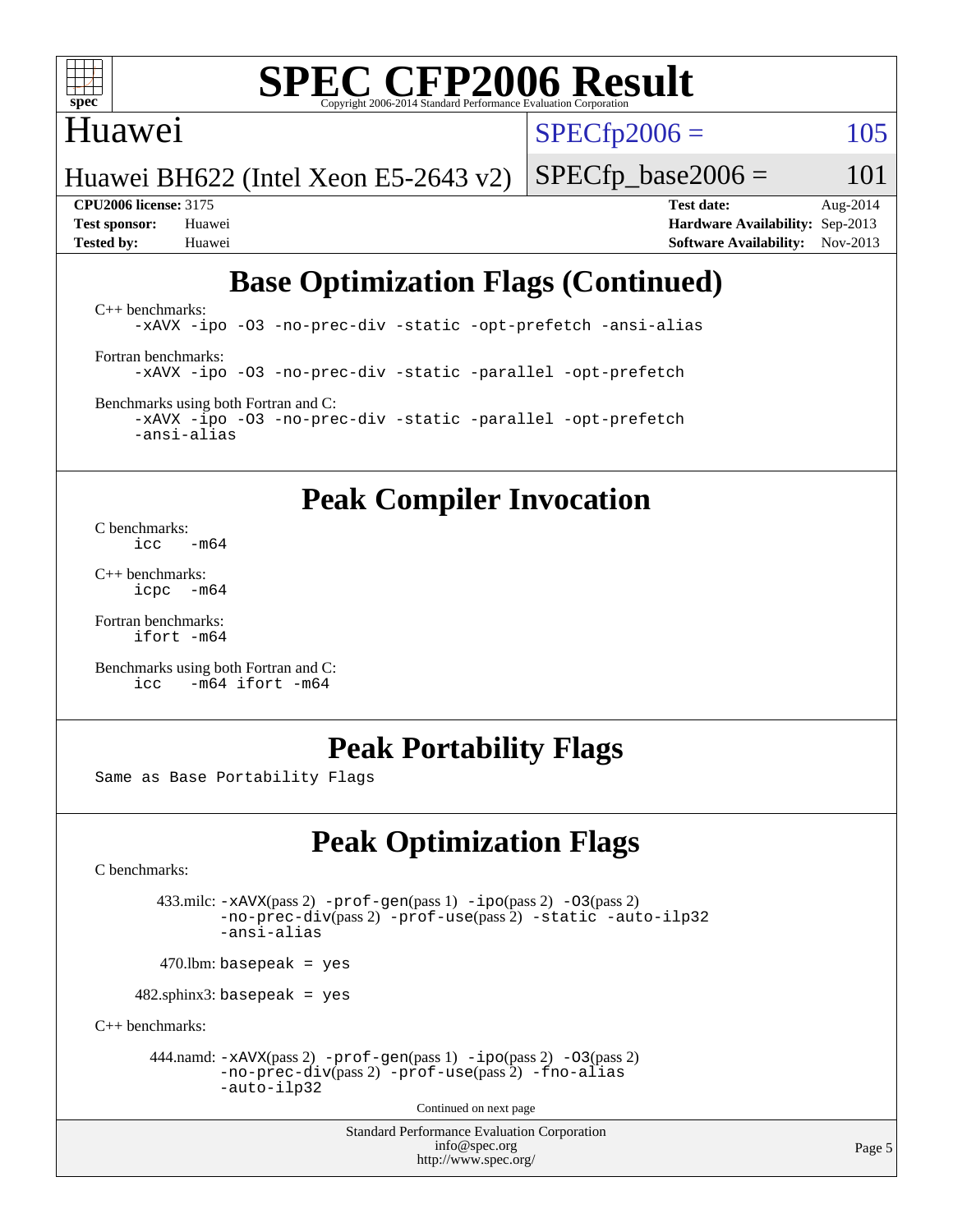

Huawei

 $SPECfp2006 = 105$  $SPECfp2006 = 105$ 

Huawei BH622 (Intel Xeon E5-2643 v2)  $SPECfp\_base2006 = 101$ 

**[CPU2006 license:](http://www.spec.org/auto/cpu2006/Docs/result-fields.html#CPU2006license)** 3175 **[Test date:](http://www.spec.org/auto/cpu2006/Docs/result-fields.html#Testdate)** Aug-2014 **[Test sponsor:](http://www.spec.org/auto/cpu2006/Docs/result-fields.html#Testsponsor)** Huawei **[Hardware Availability:](http://www.spec.org/auto/cpu2006/Docs/result-fields.html#HardwareAvailability)** Sep-2013 **[Tested by:](http://www.spec.org/auto/cpu2006/Docs/result-fields.html#Testedby)** Huawei **[Software Availability:](http://www.spec.org/auto/cpu2006/Docs/result-fields.html#SoftwareAvailability)** Nov-2013

# **[Peak Optimization Flags \(Continued\)](http://www.spec.org/auto/cpu2006/Docs/result-fields.html#PeakOptimizationFlags)**

| $447$ .dealII: basepeak = yes                                                                                                                                                                                                              |        |
|--------------------------------------------------------------------------------------------------------------------------------------------------------------------------------------------------------------------------------------------|--------|
| $450$ .soplex: basepeak = yes                                                                                                                                                                                                              |        |
| $453.$ povray: $-xAVX(pass 2)$ -prof-gen(pass 1) -ipo(pass 2) -03(pass 2)<br>$-no\text{-prec-div}(pass 2)$ -prof-use(pass 2) -unroll4 -ansi-alias                                                                                          |        |
| Fortran benchmarks:                                                                                                                                                                                                                        |        |
| 410.bwaves: -xAVX -ipo -03 -no-prec-div -opt-prefetch -parallel<br>-static                                                                                                                                                                 |        |
| 416.gamess: $-x$ AVX(pass 2) $-prof-gen(pass 1) -ipo(pass 2) -O3(pass 2)$<br>-no-prec-div(pass 2) -prof-use(pass 2) -unroll2<br>-inline-level=0 -scalar-rep- -static                                                                       |        |
| $434$ .zeusmp: basepeak = yes                                                                                                                                                                                                              |        |
| $437$ .leslie3d: basepeak = yes                                                                                                                                                                                                            |        |
| 459. GemsFDTD: $-x$ AVX(pass 2) $-pref-gen(pass 1) -ipo(pass 2) -03(pass 2)$<br>-no-prec-div(pass 2) -prof-use(pass 2) -unroll2<br>-inline-level=0 -opt-prefetch -parallel                                                                 |        |
| $465$ .tonto: $-xAVX(pass 2)$ -prof-gen(pass 1) -ipo(pass 2) -03(pass 2)<br>-no-prec-div(pass 2) -prof-use(pass 2) -inline-calloc<br>-opt-malloc-options=3 -auto -unroll4                                                                  |        |
| Benchmarks using both Fortran and C:                                                                                                                                                                                                       |        |
| $435$ .gromacs: basepeak = yes                                                                                                                                                                                                             |        |
| $436.cactusADM: basepeak = yes$                                                                                                                                                                                                            |        |
| 454.calculix: -xAVX -ipo -03 -no-prec-div -auto-ilp32 -ansi-alias                                                                                                                                                                          |        |
| $481.wrf$ : basepeak = yes                                                                                                                                                                                                                 |        |
| The flags files that were used to format this result can be browsed at<br>http://www.spec.org/cpu2006/flags/Intel-ic12.1-official-linux64.20120425.html<br>http://www.spec.org/cpu2006/flags/Huawei-Platform-Settings-V1.0-IVB-RevG.html   |        |
| You can also download the XML flags sources by saving the following links:<br>http://www.spec.org/cpu2006/flags/Intel-ic12.1-official-linux64.20120425.xml<br>http://www.spec.org/cpu2006/flags/Huawei-Platform-Settings-V1.0-IVB-RevG.xml |        |
| <b>Standard Performance Evaluation Corporation</b><br>info@spec.org<br>http://www.spec.org/                                                                                                                                                | Page 6 |